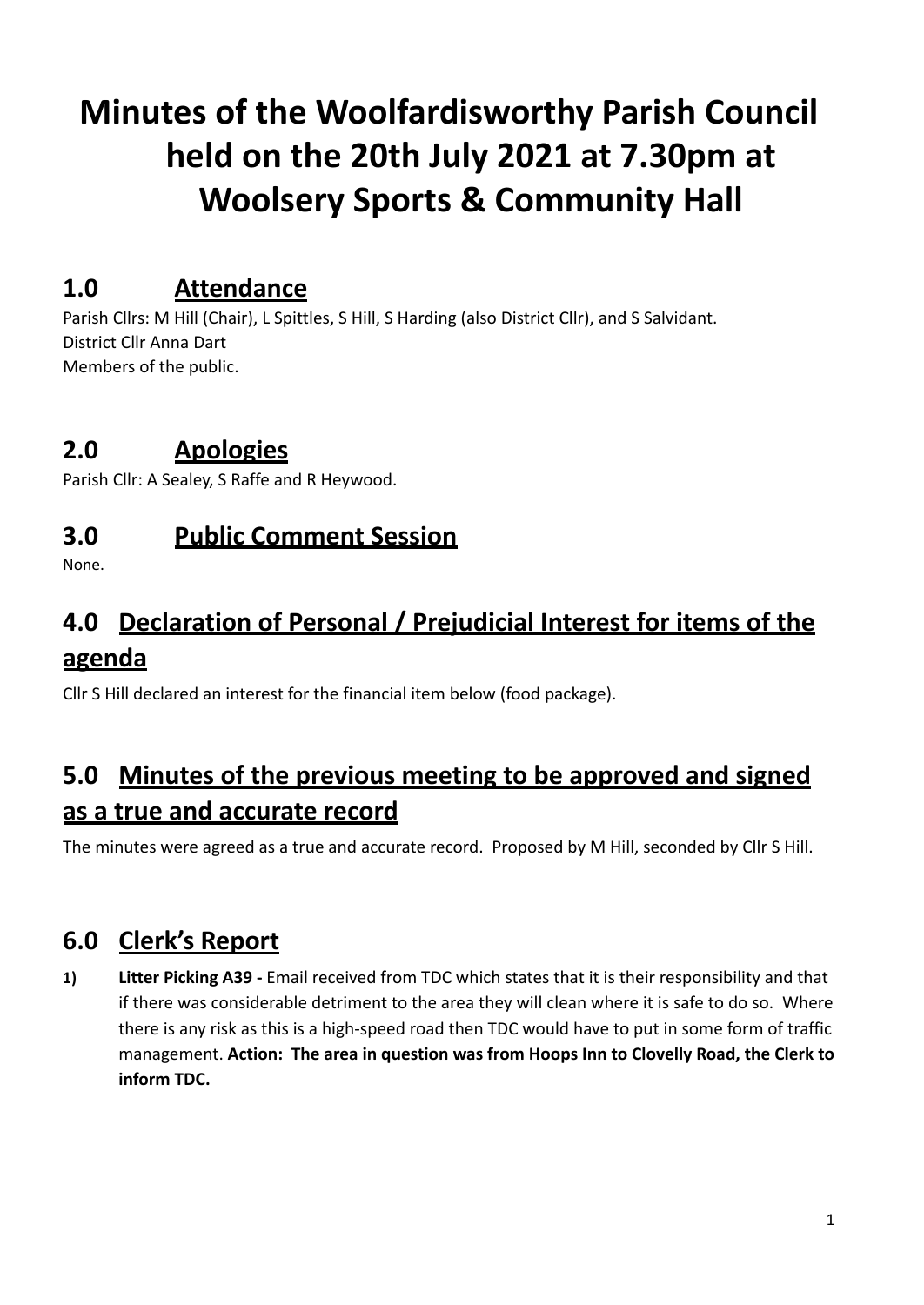- **2) Update re Bottle / Clothes Bank Proposal -** Concerns were raised by Hall Trustees regarding the Bottle Bank, more support for the Clothes Bank. **ACTION: The Clerk to look into Charities who provide the service.**
- **3) Presentation by Air Band -** Agreed to put it back until September.
- **4) Contact Details & Minutes -** Sent to the Parish Magazine and displayed on the Notice Board..
- **5) Presentation by Ian Rowlands and Dawn Burgess (TDC) ACTION: The Clerk to invite them to the August meeting.**

### **7.0 Reports from County Cllr, District Cllrs and Parish Cllrs**

### **District Councillors**

#### **Cllr Harding**

Will be attending the External Scrutiny meeting this week. The Leisure Centres are now open, with TDC formulating a plan for the centres. Northam Burrows is now open to the public, with the official opening on Friday.

In terms of the Parish, patch work has been carried out at Dipple, as well as from Claw to Moorhead. Highways have promised the patching machine. Outside of the Parish, Highways have resurfaced Slade Road, however the work was of a poor standard, which was inspected by Kieran Stanbury.

It was noted that Miles Group now operates the Highways contract.

#### **Parish Councillors**

#### **Councillor S Hill**

Asked whether regular food parcels would be made available. It was agreed that the Parish Council is there to support those in need with emergencies, but not a regular food parcel, due to a lack of ongoing budget.

Those who are struggling need to seek support from Torridge District Council, Hardship Funding.

#### **Councillor S Salvidant**

Is liaising with Sarah Pennington from TDC with regards to the Beach Huts at Bucks Mills. She is going to seek some clarity from the legal department, in terms of how residents get one, and if you pay rent, etc.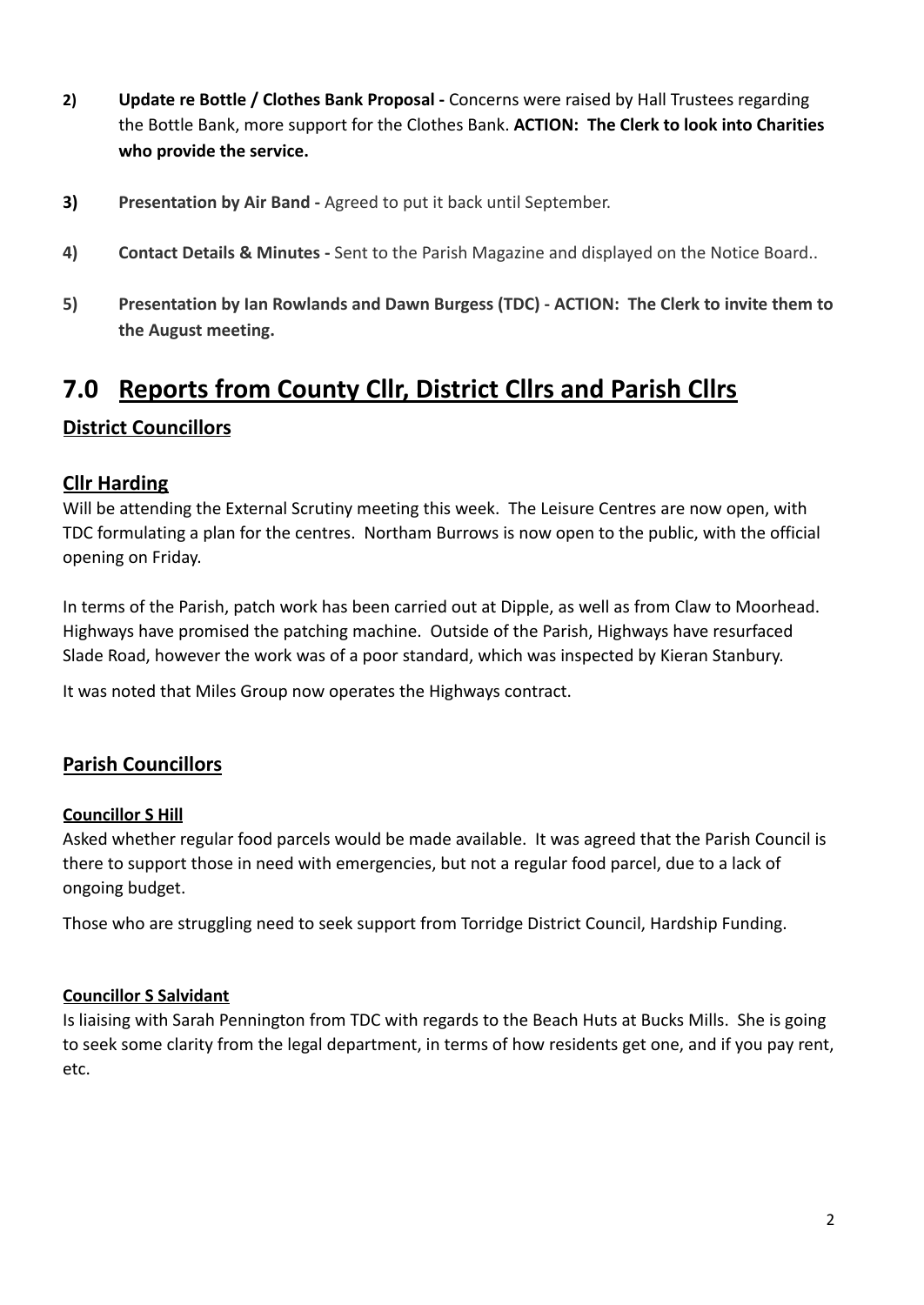#### **Councillor L Spittles**

At the previous meeting, Cllr Spittles made a proposal in terms of seeking advice from Torridge District Council Solicitor and DALC regarding the Parish Council having any further written correspondence with a parishioner, while he continues to threaten legal action against individual Parish Councillors and the Parish Council as a whole.

Advice received states that the Parish Council does not enter into correspondence on matters that have been dealt with, or outside of their remit.

### **8.0 Planning Applications**

#### **Applications**

### **[Entrance gates, external lighting and orchard gazebo](https://publicaccess.torridge.gov.uk/online-applications/applicationDetails.do?activeTab=summary&keyVal=QRGHY8QKMJL00&prevPage=inTray)**

#### **Land West Of Woolsery Community & Sports Hall Woolsery Devon**

**Ref. No: 1/0409/2021/FUL | Received: Mon 12 Apr 2021 | Validated: Fri 11 Jun 2021 Response by 23rd July 2021**

The Parish Council raised the following comments:

- The size of the Gazebo was questioned, as there are no dimensions identified on the plan.
- It was questioned why the applicant was not considering Solar.
- In terms of the exit gate, the question was raised regarding where the exit comes out in relation to the village.
- Concerns were raised with regards to the increase in traffic on a single carriageway, which is already in bad condition.

Proposed by Cllr S Hill, Seconded by Cllr S Spittles. All in agreement.

### **[Retrospective application for change of use from a](https://publicaccess.torridge.gov.uk/online-applications/applicationDetails.do?activeTab=summary&keyVal=QS9VO3QK0BO00&prevPage=inTray) residential house to [offices](https://publicaccess.torridge.gov.uk/online-applications/applicationDetails.do?activeTab=summary&keyVal=QS9VO3QK0BO00&prevPage=inTray)**

MXB Devon Operations Ltd Greenaway House Woolsery Bideford Devon EX39 5QT Ref. No: 1/0488/2021/COU | Received: Wed 28 Apr 2021 | Validated: Wed 23 Jun 2021 | Response by 6th August 2021

It was questioned whether the change of use for offices would be long-term, or if there were plans to convert it back to residential.

Proposed by Cllr Spittles, Seconded by Cllr S Hill. All in agreement.

Outside of the planning application, it was stated that the disabled bay could now be removed. **ACTION: The Clerk to inform Highways.**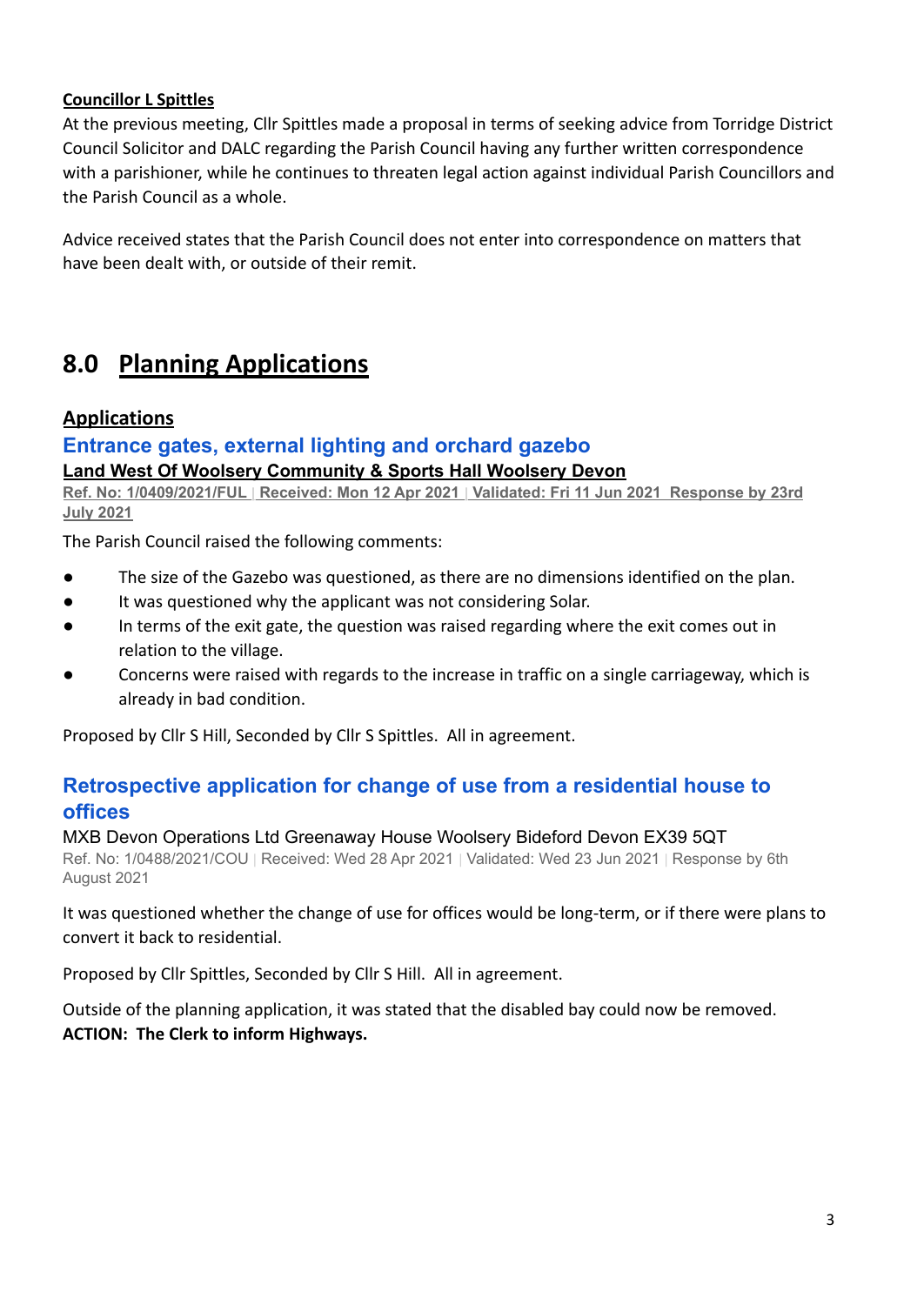### **[Conservatory to the rear of the property](https://publicaccess.torridge.gov.uk/online-applications/applicationDetails.do?activeTab=summary&keyVal=QSZZ1TQKN0900&prevPage=inTray)**

### **Yeos Cottage Woolsery Bideford Devon EX39 5QU**

Ref. No: 1/0552/2021/FUL | Received: Wed 12 May 2021 | Validated: Thu 24 Jun 2021 | Response by 7th **August 2021.**

The Parish Council made no comments. Proposed by Cllr S Hill, seconded by Cllr S Harding. All in agreement

### **Decisions**

1/0549/2021/FUL - Replacement of No.1 window and 1no. set of French Doors to the North elevation of the dwelling. Corner Cottage, Bucks Mills. **Application granted.**

# **9.0 Progress of Highways Issues**

### **Woolsery**

a. **Japanese Knotweed - Cranford to Bucks Cross** - Highways has assessed and noted that it does not lie on the highway's land and is not causing visibility issues. The weed is within a privately maintained hedge and not something DCC would action under policy. **ACTION: The Parish Council to write to the Landowner, who will have to notify the relevant authority.**

### **Bucks Cross**.

**a. A39 Bucks Cross Dropped Kerb -** Unfortunately what was discussed at the HATOC meeting was not relating to the Bucks Cross Dropped Kerb. Concerns were raised, which led to a site meeting with County Cllr Wilton-Love, who will review the plans and raise it at the next HATOC meeting.

**b. Bucks Mills Signs - 1) "Slow Down, Sharp Bend" and 2) No Parking in the Village -** Highways budget for signage is widely committed for this financial year.

It was questioned how much Chevron signs would *cost at* the corner and could the Parish Council install *them*?

#### **ACTION: The Clerk to liaise with Highways.**

In terms of the "No Parking in the Village" sign, it was agreed to ask HIghways and TDC if the Parish Council could pay for and erect a sign. It was noted that they may be AONB rules re signage. **ACTION: The Clerk to liaise with Highways.**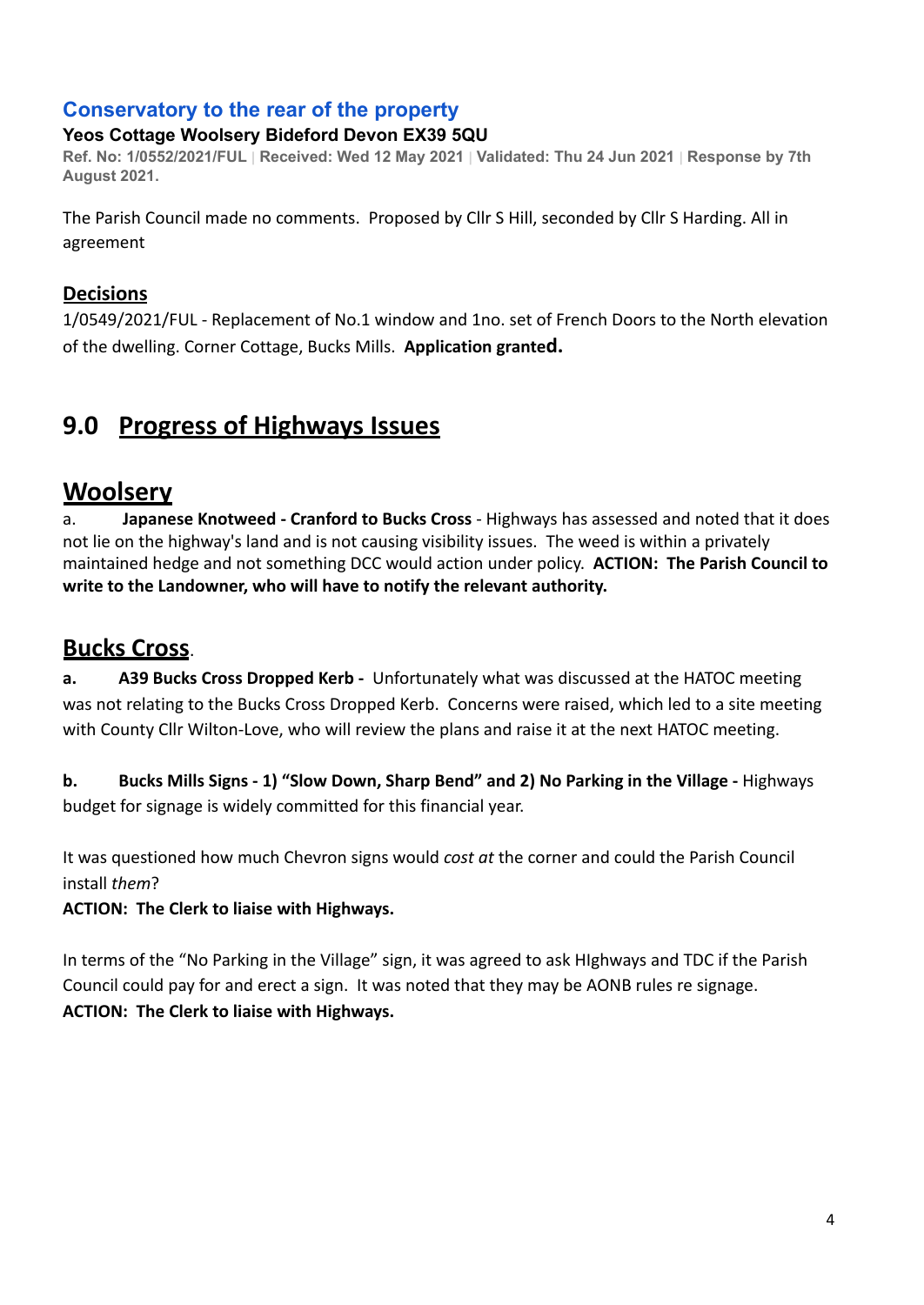# **Road Closures**

21st September - Road from Stroxworthy Cross, adjacent Old Pound Road North from Stroxworthy Cross - Access required to overhead BT structure to provide service. No structure changes, work being carried out on existing BT service.

13th - 21st October - Claw Cross to Ashmansworthy Cross - Provide new Water Service. It was questioned why there is a new water service. **ACTION: The Clerk to liaise with Highways.**

# **10. Update: Bucks Mills First Time Sewerage Application**

Update from Mark Beer (TDC) who contacted South West Water, who stated that South West Water's assessment of the application has been delayed because of the impact of Covid has had on the ability to carry out site visits as part of their application process. As the Environment Agency has also suspended the site visits.

South West Water is unable to provide a revised timescale for determining the application and appreciates the concerns in further delays. Mark intends to contact South West Water in 6 weeks if there is no further communication

# **11. Affordable Housing & Parish Plan 2021**

Laura Davis from Torridge District Council is now taking responsibility for Affordable Housing, and unfortunately with changes and the situation with Devon Communities Together, the Parish Council now finds themself at the beginning of the process again.

This is now with the landowner who may put in an application for affordable housing.

In terms of the Parish Plan, there will be a presentation by Ian Rowlands and Dawn Burgess in August.

# **12. Update from MXB Sub-Committee**

No questions raised from the minutes. The minutes were proposed by Cllr Salvidant, seconded by Cllr Harding. All in agreement.

An email was received from Cllr Spittles who declared that her daughter has started a part-time job at Woolsery Village Shop. In terms of a conflict of interest with MXB, advice was sought from Torridge District Council, who confirm that there is no direct conflict of interest. It was agreed that if there are any situations, which involve Miss Spittles, a conflict of interest will be declared at that time.

Proposed by Cllr Harding, seconded by Cllr S Hill. All in agreement. Cllr Spittles to remain on the MXB SUb-Committee.